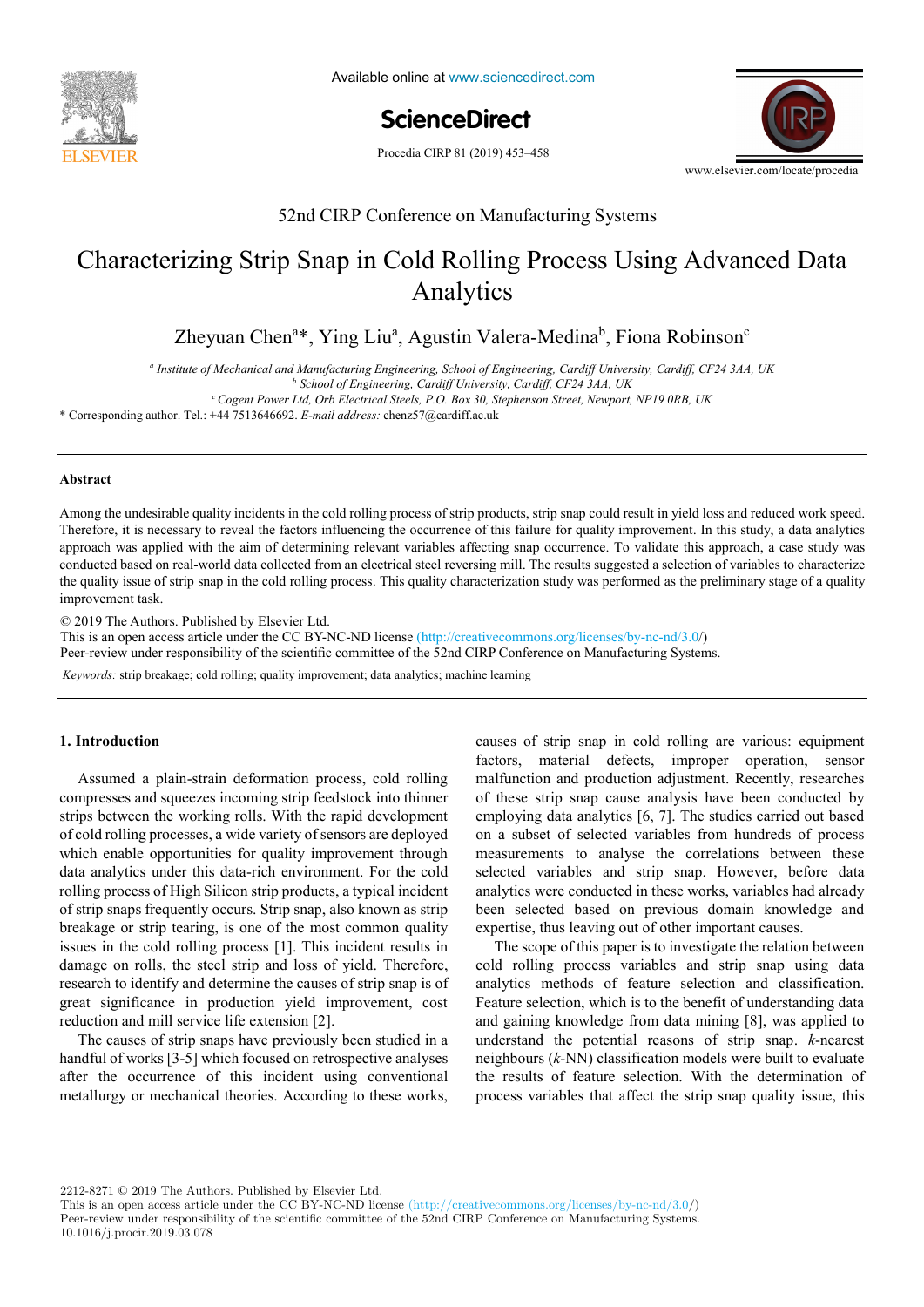study was performed as a quality characterization work which stands as the preliminary stage of quality improvement [9].

The subsequent sections are structured as follows. In Section 2, a review of both the cold rolling process and strip snap cause analyses using different methods is addressed, followed by a review on cold rolling process characterization. Subsequently, the research problem of this study is stated in Section 3, and the methodology of strip snap characterization in the cold rolling process is proposed in Section 4. Before conclusions, a case study is revealed in Section 5. The case study aims at determining the variables relevant to strip snap. Finally, the findings and further works are concluded in Section 6.

#### **2. Literature review**

# *2.1. Cold rolling process and research on the cause of strip snap*

The rolling process has an essential role in the manufacture of a wide variety of products because of its high accuracy, efficiency and production rate. Sheets and strips can be rolled either in the single stand or tandem mills [1].

As one of the main processes in electrical steel strip production, cold rolling enhances strip properties by changing the microstructure and thickness of the steel. These enhanced properties include yield strength, tensile strength, surface smoothness and hardness [6].

Similar to other metal forming processes, the final product of cold rolling can exhibit some mechanical defects. Various defects were observed in industrial metal forming processes, including plane strain rolling. Based on technical reports, common defects in the sheet metal rolling process are edge cracking, central burst, surface defects and buckling of the strip. Among these defects, strip tearing requires special consideration, because it does not only significantly increase production costs but can also cause serious damage to rolls and mill accessories [10].

As one of the most common production incidents in the cold rolling process, plenty of research has been conducted on the causes of strip snap. It has been summarized [4] that strip snaps could result from material defect, equipment malfunction, improper operation and improper rolling parameter settings.

Among these possible causes, equipment factor has been analyzed as the primary one. In a real case study [5], servovalve malfunction resulted in high-pressure fluctuation, thus leading to inter-frame tension deviations, crushing the strip on one side. Other equipment malfunctions such as the piston rod protrusion of HGC (Hydraulic Gap Control) and tension meter detection accuracy have also been discussed by [11].

Apart from equipment factors, inappropriate operation and parameter settings also account for the occurrence of strip snap. Several operating parameters related to the working roll such as diameter disparity between top and bottom working rolls, levelness of the bottom working roll and convexity degree of the working rolls have been discussed to be significant strip snap causes. Apart from working rolls, levelness and perpendicularity of the deflector rolls have also been proved to generate strip snaps as well [3].

## *2.2. Characterizing the cold rolling process*

Regarding the modelling of the cold rolling process, many different models have been developed and presented over the past decade. These models generally consist of rolling parameters such as tension, roll force, torque and yield strength of the strip as well as several operating parameters. A model developed by Orowan was considered to be one of the most comprehensive among these cold rolling process models. Conventional rolling force formulas, however, provide not more than reasonably accurate approximations [12, 13].

Recognized to be a desirable approach to investigate the design of mill equipment and rolling operation practices, the mathematical modelling of the cold rolling process is conducive to productivity and quality improvement [14].

However, many factors such as friction conditions, roll flattening, deflection of the rolling mill and temperature make the theoretical analysis of the rolling process very complicated and time-consuming. Since the exact values of these variables cannot be measured during the rolling process, there are many parameters needed for better accuracy of the mathematical model [15]. For example, strip snap has been analyzed using a strip deformation model. Nevertheless, the strip deformation models are dependent on parameters which are determined from a combination of approximations to existing rolling theory  $[16]$ .

### **3. Problem statement**

This paper deals with the occurrence of strip snap during a grain-oriented electrical steel cold rolling process. According to the domain experts, this type of steel is fragile due to a high silicon content which leads to a higher rate of strip snaps during cold reduction to 10% of the starting thickness. The occurrence of this undesired incident can result in yield loss due to the failure to achieve the final target thickness. In addition to this, when the cold rolling production resumes from this incident, an altered rolling performance may occur due to the unexpected disruption caused by strip snaps. This disruption may result in a variation of strip thickness, thus influencing the magnetic loss which is proportional to strip thickness. It is therefore of great significance to identify the causes of strip snap regarding production yield improvement and cost reduction for cold rolling processes.

The objective of this study is to determine the causes of strip snap from multiple measurements in a cold rolling process. This study focuses on the cold rolling process rather than on the incoming material; therefore, variables related to materials are not in the scope of this research. In this context, two historical cold rolling databases that would have a significant influence on this strip snap problem were selected after discussions with the shop floor engineers at the mill of interest. In this paper, data analytics are used to infer possible causes of strip snap incident and cold rolling process variations.

# **4. Methodology**

With the aim of discovering relevant features and discarding those that are irrelevant, data analytics were carried out to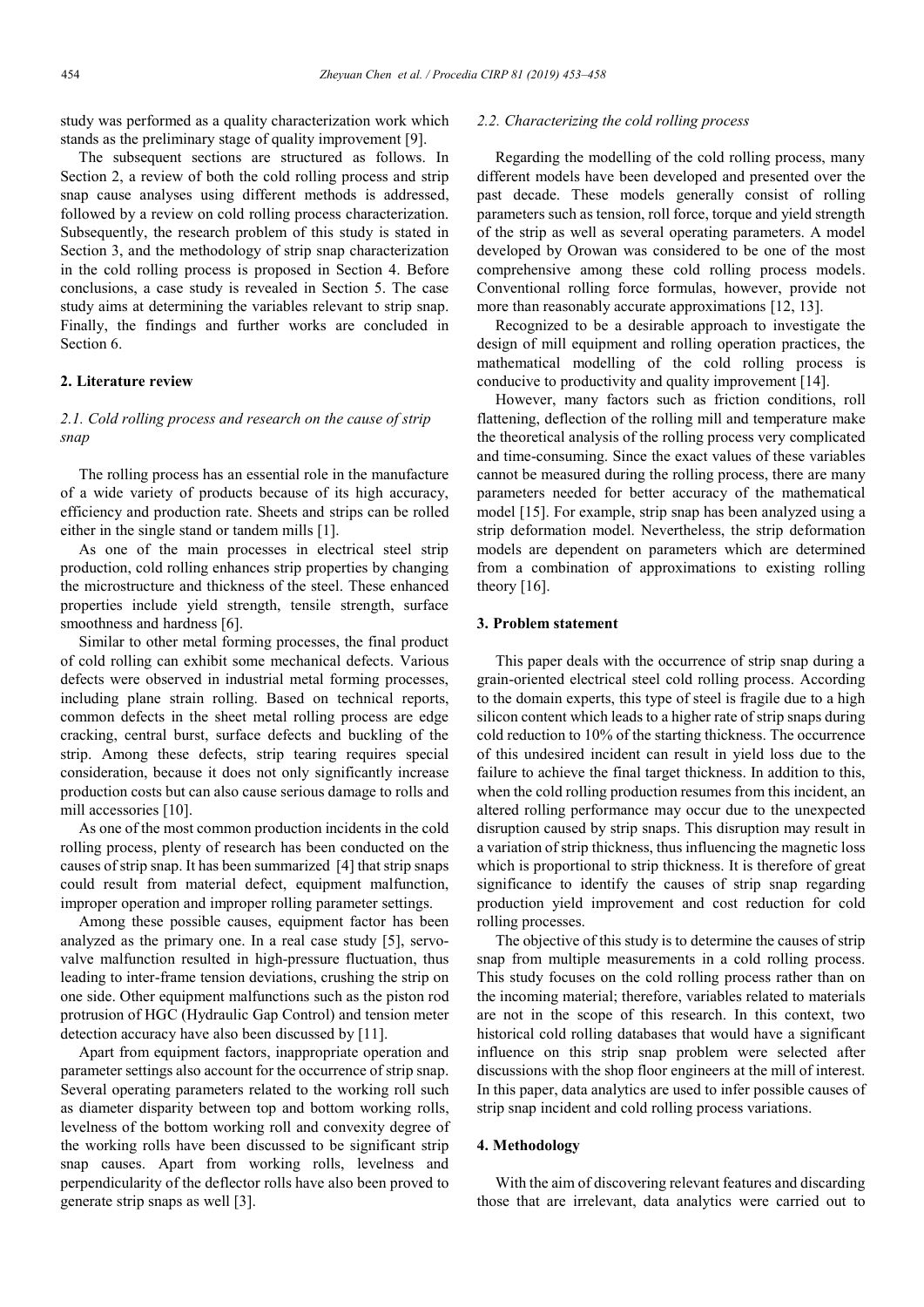discover potential variables influencing the occurrence of strip snaps. These tasks consist of discovering novel, interesting, and potentially useful patterns from large data sets and applying algorithms to extract information. In the scope of this study, the process data archived in the databases are massive due to the diversity of the cold rolling process measurements. A typical procedure of process data analytics includes the following steps: the collection of both normal and fault data which covers most of the operating regions is firstly carried out, following by data reconciliation. Subsequently, latent variables methods are applied to model the data. Fault detection indices and control limits are generated in the final step [17]. However, these conventional data analytics approaches are not connected to the recent progress in machine learning since the conventional data analytics require a set of carefully collected clean data with irregularly measured and unstructured data mostly unused.

With reference to the procedure of both process data analytics and machine learning [18], the methodology in this study was conducted following this procedure: the first step of this data analytic approach is the collection of data from different data sources that are potentially related with strip snaps and then transforming the data into the same structure and format. Following this, data cleaning is conducted to filter out the noise and to discard idle states of the rolling mill. Subsequently, feature selection techniques are applied in order to find the relevant variables from the training dataset. Feature selection technique is used in conjunction with the classifier. The performance of this classifier is used to determine the preferable feature selection algorithm. Finally, by summarizing selected variables, potential variables affecting the quality issues are selected. Further investigation and knowledge discovery are conducted based on these selected variables. The flowchart of proposed methodology is illustrated in Figure 1.



Fig. 1. The methodology flowchart.

#### **5. Case study**

#### *5.1. Experiment setup*

This case study was conducted based on the historical data provided by an electrical steel mill. The company produces strip coil products which are cold rolled five passes back and forth through a reversing mill. With the silicon exceeding 3% and the thickness decreasing by up to 90%, these fragile strips often break undesirably during the cold rolling process. The broken strips were marked with a specific pass number by the shop floor engineer. Meanwhile, each strip coil was measured and recorded with detailed data gathering all types of variables.

The following experiment is set up with the aim of determining variables that show the most discrimination degree to differentiate snap and good coils. In this context, with the advantage of gaining knowledge regarding the process that generated the data [8], a set of comparative experiments were conducted based on *k*-NN models built from different feature selection techniques. six feature selection techniques were used and compared to obtain the preferable feature selection result. The following feature selection techniques and k-NN classification experiments were carried out on Weka (Waikato Environment for Knowledge Analysis) with version 3.8 [19].

Feature selection approaches are classified as wrapper approaches and filter approaches. The filter approaches focus on the evaluation of every single attribute [20]. Meanwhile, the wrapper model requires one predetermined learning algorithm in feature selection and uses its performance to evaluate and determine which features are selected [21]. This approach tends to find features better suited to the predetermined learning algorithm, thus resulting in superior learning performance, but it also tends to be more computationally expensive than the filter model. When there is a high dimensional dataset, the filter model is usually chosen due to its computational efficiency [22]. In this study, considering both the high dimensionality of variables and the objective to select features based on general characteristics of the training dataset, six prevailing filter approaches were applied as listed in Table 1.

Table 1. List of filter-based feature selection techniques applied in this study.

| Abbreviation                        | Name                                            |  |  |  |  |
|-------------------------------------|-------------------------------------------------|--|--|--|--|
| subset search algorithms            |                                                 |  |  |  |  |
| <b>CFSsub</b>                       | Correlation-based subset feature selection [23] |  |  |  |  |
| <i>feature weighting algorithms</i> |                                                 |  |  |  |  |
| <b>GR</b>                           | Gain ratio [24]                                 |  |  |  |  |
| Юf                                  | Information Gain [24]                           |  |  |  |  |
| SU                                  | Symmetric uncertainty [24]                      |  |  |  |  |
| RF                                  | ReliefF [25]                                    |  |  |  |  |
| <b>CFS</b>                          | Correlation-based feature selection [23]        |  |  |  |  |

With the aim of measuring the correlation between variables and class concept, feature selection techniques with correlation-based evaluation criteria were selected. There are two approaches to measure this correlation [26]: one is based on linear correlation including CFS, the other one is based on information theory including GR, IG and SU. As a contrast with correlation-based evaluation criteria, the RF feature selection technique with distance evaluation criteria was also chosen.

Within filter approaches, different feature selection techniques can be categorized into feature weighting algorithms and subset search algorithms [22]. For the subset search algorithms, the number of selected features is automatically generated; while this number is required to be set manually for feature weighting algorithms by setting a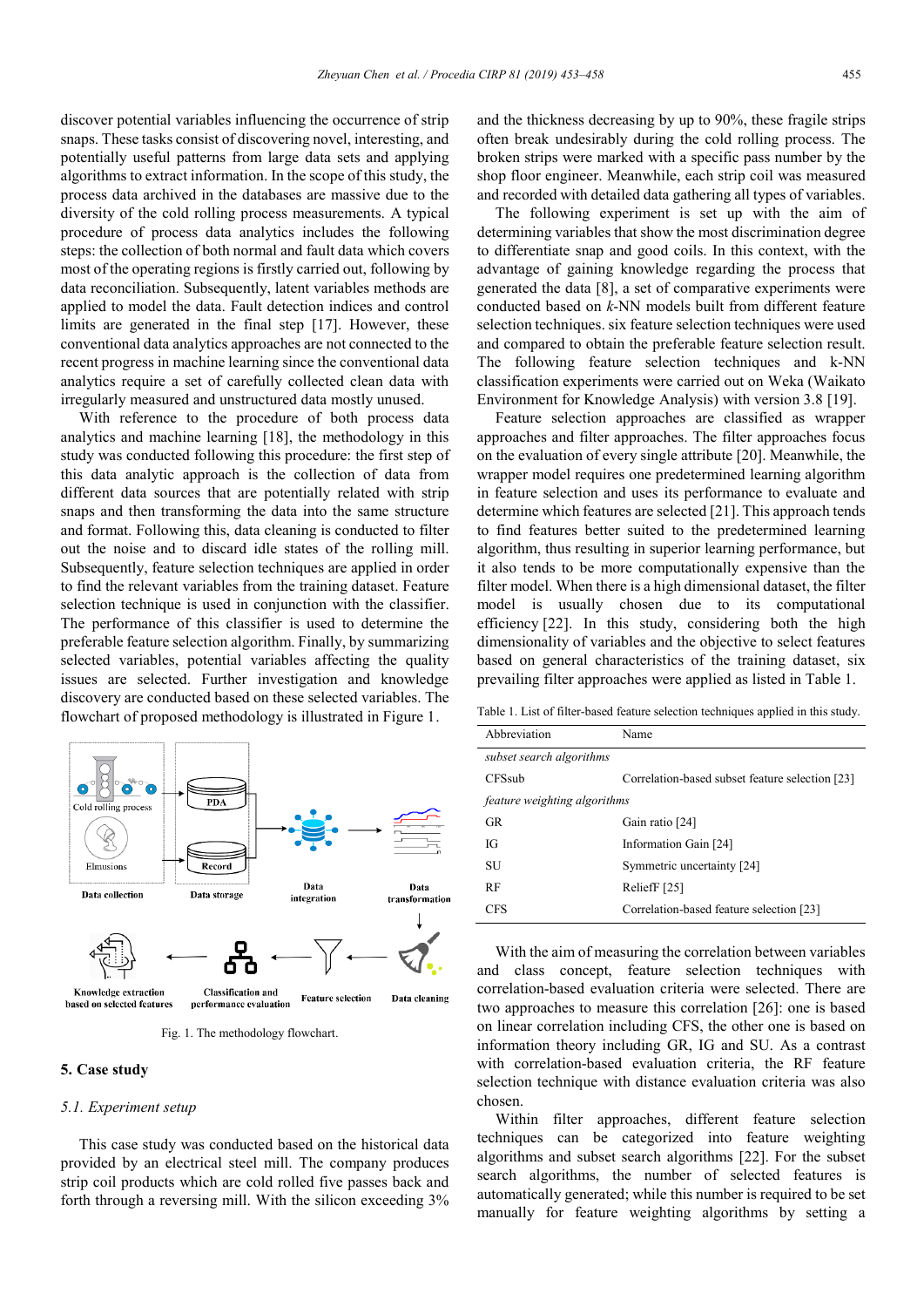feasibility threshold. There is the possibility that critical attributes may be omitted if the threshold is set too high [27].

In this case, the CFSsub algorithm was first applied to obtain the number of selected features for this subset search algorithm. Subsequently, by referring to this number, four comparative experiments were conducted for each feature weighting algorithms. These experiments were set with a different number of selected features in order to obtain the desired number for this parameter.

With the determination of a desired number of selected features for each feature weighting algorithm, these six feature selection techniques were compared through the classification performance of *k*-Nearest Neighbors (*k*-NN) [28].

In the binary classification problem domain, the confusion matrix (shown in Table 2), also known as an error matrix, allows the visualization of the results of correctly and incorrectly recognized samples [29].

Table 2. Confusion matrix.

|                | Positive prediction | Negative prediction |
|----------------|---------------------|---------------------|
| Positive class | True positive (TP)  | False negative (FN) |
| Negative class | False positive (FP) | True negative (TN)  |

Conventionally, the accuracy rate is a common metric for binary classification. Nevertheless, regarding the unbalanced dataset in this study, the accuracy rate is no longer an appropriate index since it does not distinguish between the numbers of correctly classified instances of different classes [30]. To evaluate the classification performance of positive and negative classes independently, we can obtain the following two metrics from the confusion matrix [31]:

True positive rate (TPR) is the percentage of positive instances correctly classified:

$$
TPR = \frac{TP}{TP + FN} \tag{1}
$$

True negative rate (TNR) is the percentage of negative instances correctly classified:

$$
TNR = \frac{TN}{FP + TN} \tag{2}
$$

However, none of these measures is adequate to evaluate the classification performance since classification intends to achieve good results for both positive and negative classes. In this case, the receiver operating characteristic (the ROC curve) graph is a way to combine these measures to produce an evaluation measurement [32]. The ROC allows the visualization of the trade-off between the FPR (x-axis) and the TPR (y-axis). The area under the ROC curve (AUC) provides a single measure of a classifier's performance for the evaluation regarding which model is better on average.

#### *5.2. Data collection and preprocessing*

The case study is conducted by the support of a real reversing cold rolling mill with Production Data Acquisition (PDA) equipment installed on site. PDA is a system which measures more than 1000 cold rolling parameters including setup values, operation variables and measured process variables. These parameters of cold rolling are monitored and recorded in real-time at the frequency of 100 Hz.

Although the PDA system records more than 1,000 process variables, discarding the non-informative variables delivered, only 454 variables relevant to the reversing mill were selected. With the aim to record the continuous working condition of the mill, the PDA system recorded these variables in continuous a manner. There are lots of data being recorded even though the mill is not in operation. Thus, these data were discarded.

The cold rolling process is analyzed under the circumstance that lubricating performance can be tolerated while the high heat capacity of water is required. The emulsion, therefore, acts as both the coolant and lubricant which influence the rolling friction of the cold rolling process [33]. Therefore, apart from PDA data, the emulsion record which keeps track of the daily emulsion information was another source of data.

Since this study focuses on the reversing cold rolling process rather than on the incoming material, the training dataset contains 288 coils with the same incoming material grade, covering three months of production.

As a batch process, the collected dataset from the cold rolling process was a three-dimensional array (coils×variables×time) [34] which is not compatible with conventional feature selection techniques.

For the cold rolling procedure conducted on this reversing mill, incoming coils are passed back and forth for at least five passes depending on the final thickness required. An example demonstrating the different gauge targets set for each pass is listed in Table 3. Apart from the gauge, many other variables such as speed, tension and load are all varying within certain ranges among each pass. In the scope of a reversing rolling process, different passes can be considered as different rolling stages. Process variables are more similar in the same pass than other passes due to the different rolling characteristic.

Table 3. An example of rolling passes with gauge target.

|                  | Input | Pass 1 |       |       | Pass 2 Pass 3 Pass 4 | Pass 5 | Output |
|------------------|-------|--------|-------|-------|----------------------|--------|--------|
|                  | gauge |        |       |       |                      |        | gauge  |
| Gauge [35] 2.300 |       | 1.450  | 0.980 | 0.550 | 0.360                | 0.205  | 0.230  |

Therefore, considering the similarity of process variables in each pass, the mean values of each variable during different passes are extracted in order to transform the three-dimensional array into two-dimensional by the following procedure,

given a time series of a variable in a single coil:

$$
S = \{c \mid c \in c \cup c \in n\} \tag{3}
$$

S in this study is represented as:

$$
S = \{ < c_{is}, c_{ie} \geq \} \tag{4}
$$

*i* denotes the pass number in the cold rolling process:

*is* and *ie* denotes the start and end points of *i* pass respectively*;*

 $\langle c_{is}, c_{ie} \rangle$  is the mean value of data points in the *i*<sup>th</sup> pass segment.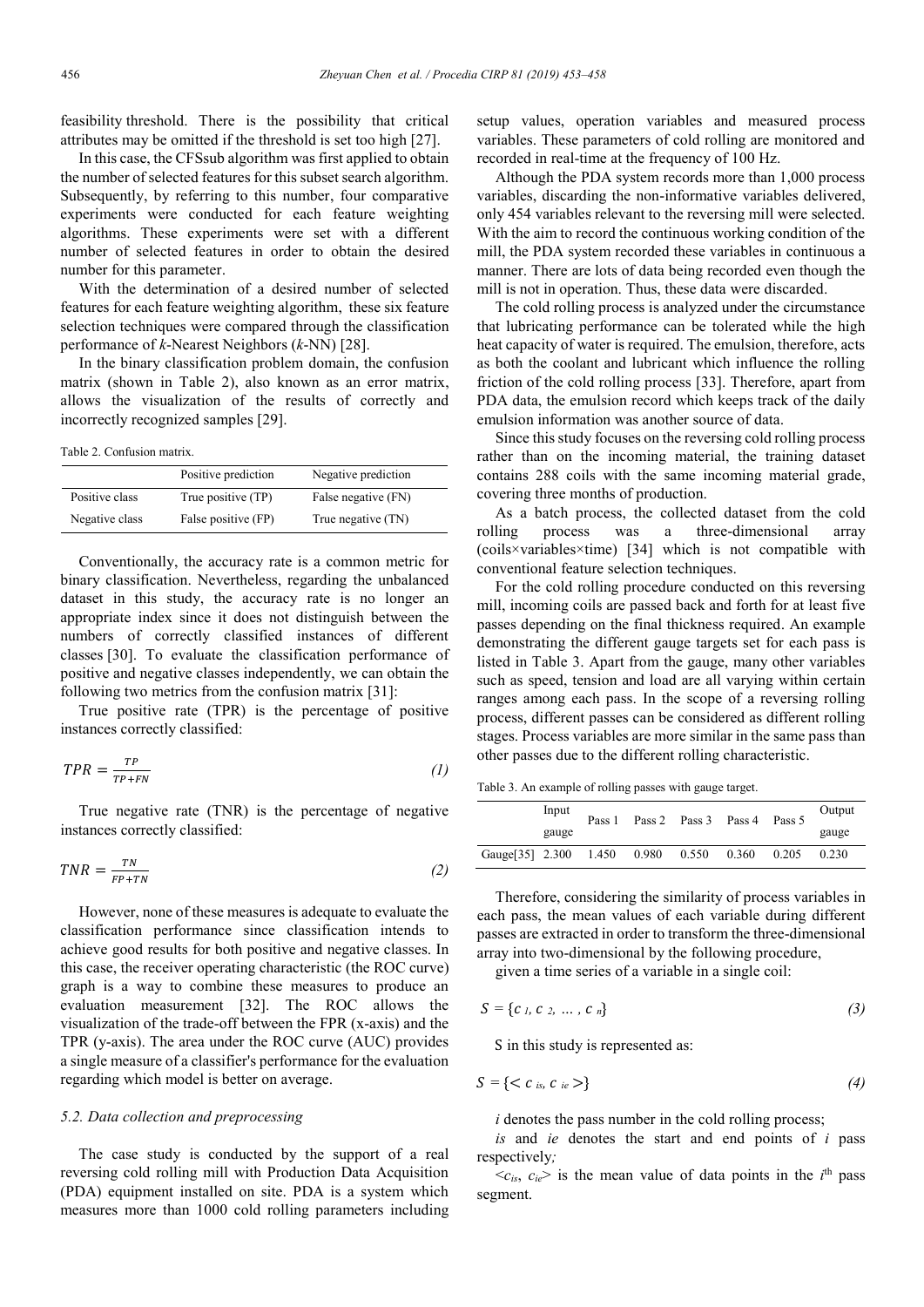After data transformation, the three-dimensional array (coils×variables×time) was transformed into a twodimensional array (passes×variables) which acted as the training dataset in this experiment. A pass in this array acted as an instance , the mean value of each variable within this pass is taken as the value of this instances. According to the running log from the shop floor, every pass is marked with a note indicating whether there was a snap occurred during this snap or not.

The original training dataset (1,297×464) consists of 1,297 instances and 464 attributes (459 variables collected from the PDA system, nine variables collected from emulsion record and the snap label). Among these 1,297 instances, 106 were labelled as "snap".

It should be noted that within this dataset, there are negative values in certain variables, thus indicating the vector direction related to the reversing mill process. The absolute value of these negative values was taken before a Min-Max normalization was conducted on this dataset.

#### *5.3. Experiments*

Firstly, by applying the CFSsub algorithm on the training set, 18 attributes were selected. The results from BestFirst and GreedyStepwise searching methods are quite similar. There were 18 variables selected after applying this algorithm. Concerning this number, four different numbers of selected features (10, 15, 20 and 25) were tested on the five chosen feature weighting algorithms.

Subsequently, starting from correlation-based feature selection (CFS) technique, four subsets of variables were selected by applying this method using different numbers of selected features. The performance of the *k*-NN classification models built on these four subsets was compared in Table 4. The metrics to evaluate the performances were TPR (positive class = snap) and AUC which is a quantitative representation of the ROC curve. TPR was selected to indicate the probability of snap detection while AUC was selected to minimize the negative influence of the classifier performance resulted from skewed classes distributions [36].

Table 4. TPR (positive class=snap) and AUC of the classification model built on different numbers of selected features using CFS.

| Number of selected features | 10    |       | 20    | 25    |
|-----------------------------|-------|-------|-------|-------|
| <b>TPR</b>                  | 0.736 | 0.802 | 0.783 | 0.755 |
| AUC-                        | 0.872 | 0.903 | 0.897 | 0.881 |

The desired number of selected features was selected based on the results shown in Table 4. The best result 15 was obtained by selecting the highest TPR and AUC.

Table 5. The desired number of selected features.

| Feature selection techniques | Desired number of selected features |
|------------------------------|-------------------------------------|
| <b>GR</b>                    | 10                                  |
| IG                           | 10                                  |
| <b>RF</b>                    | 20                                  |
| SU                           | 10                                  |
| <b>CFS</b>                   | 15                                  |

Similarly, by comparing the TPR and AUC for other feature weighing algorithms, the desired numbers of selected features are listed in Table 5.

The classification was conducted for comparing these feature selection techniques. For a start, a *k*-NN classification model was built on the training dataset without applying any feature selection techniques. The algorithm yielded the best performance when *k* was set to 1 under 5-fold cross-validation. Afterwards, the six filter-based feature selection techniques (shown in Table 1) were used in conjunction with a *k*-NN classifier with the desired number of selected features. Table 6 shows the classification performance based on selected features for each feature selection technique.

### *5.4. Results and Discussions*

Table 6. TPR (positive class=snap) and AUC of *k*-NN on selected features for each feature selection technique.

| Title | Full set CFSsub GR                            |       | - IG- | SU.                           | RF. | <b>CFS</b> |
|-------|-----------------------------------------------|-------|-------|-------------------------------|-----|------------|
|       | TPR 0.538 0.717 0.811 0.792 0.820 0.717 0.802 |       |       |                               |     |            |
|       | AUC 0.762                                     | 0.860 |       | 0.890 0.879 0.891 0.854 0.903 |     |            |

As shown in Table 6, correlation-based feature selection, Symmetric uncertainty and Gain ratio generally performed better than other feature selection techniques. Selected features of these three feature selection techniques were summarized in Table 7. Regarding AUC, without applying feature selection, the AUC of the *k*-NN algorithm is 0.762. In contrast, when feature selection techniques were applied, the AUCs of the *k*-NN algorithms were obviously higher than 0.762.

Table 7. Selected features from better-performed feature selection techniques.

| Name                                 | Name                                                                            |  |  |  |  |
|--------------------------------------|---------------------------------------------------------------------------------|--|--|--|--|
| 1. Bottom Hydraulic pressure         | 11. Bottom WR diameter                                                          |  |  |  |  |
| feedback                             | 12. DS capsule servo input                                                      |  |  |  |  |
| 2. SU mass flow Ki                   | supply pressure                                                                 |  |  |  |  |
| 3. SU setup counter                  | 13. The rate of change of total<br>load reference                               |  |  |  |  |
| 4. Left-hand deflector roll diameter |                                                                                 |  |  |  |  |
| 5. Right-hand deflector roll         | 14. Gap control on permits                                                      |  |  |  |  |
| diameter                             | 15. Run mode                                                                    |  |  |  |  |
| 6. Servo back position B             | 16. Back capsule tilt<br>17. OS screw firing angle<br>18. DS screw firing angle |  |  |  |  |
| 7. Mean Trim 1 4                     |                                                                                 |  |  |  |  |
| 8. Top BUR diameter                  |                                                                                 |  |  |  |  |
| 9. Bottom BUR diameter               | 19. Gemlant OP GEM RX2                                                          |  |  |  |  |
| 10. Top WR diameter                  | Receive last argument error                                                     |  |  |  |  |
|                                      | 20. Gemlant OP GEM RX2<br>Receive last argument error                           |  |  |  |  |
|                                      |                                                                                 |  |  |  |  |

CFS and CFSsub share the same evaluation for feature goodness for classification, while the CFS with desired number of selected features performed better that CFSsub regarding both AUC and TPR. This indicated that the automatically generated number of selected features for subset search algorithm could be deficient.

However, the filter approaches of feature selection techniques are incapable to remove the redundant features. Even if many of the selected features are highly correlated to each other, these features are still selected so long as they are